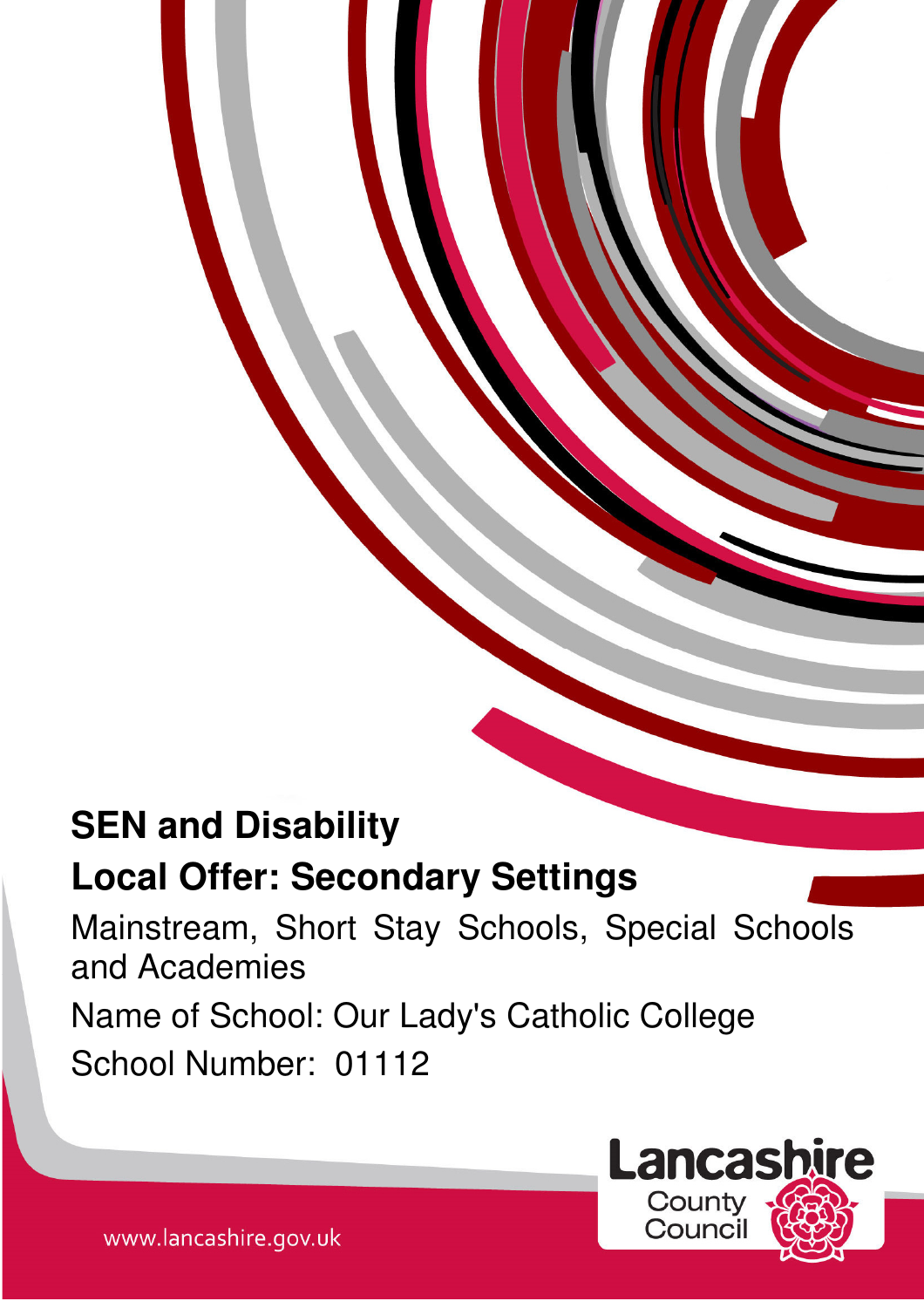| <b>School/Academy</b><br><b>Name and Address</b>                                                                 | Our Lady's<br><b>Catholic College,</b><br>Morecambe Road,<br>Lancaster<br>Lancashire<br><b>LA1 2RX</b> |     | <b>Telephone</b><br><b>Number</b><br>Website<br><b>Address</b> | 01524 66689<br>www.olcc.lancs.sch.uk |  |  |  |
|------------------------------------------------------------------------------------------------------------------|--------------------------------------------------------------------------------------------------------|-----|----------------------------------------------------------------|--------------------------------------|--|--|--|
| Does the school<br>specialise in<br>meeting the needs<br>of children with a<br>particular type of<br><b>SEN?</b> | No.                                                                                                    | Yes |                                                                | If yes, please give details:         |  |  |  |
| What age range of<br>pupils does the<br>school cater for?                                                        | Mixed comprehensive 11-18 school                                                                       |     |                                                                |                                      |  |  |  |
| Name and contact<br>details of your<br>school's SENCO                                                            | <b>Wendy Hulme</b><br>01524 66689 Extension 245<br>w.hulme@olcc.lancs.sch.uk                           |     |                                                                |                                      |  |  |  |

| Name of<br>Person/Job<br><b>Title</b> | <b>Wendy Hulme</b><br><b>SENCO/Head of Learning Support</b> |              |                           |  |  |
|---------------------------------------|-------------------------------------------------------------|--------------|---------------------------|--|--|
| <b>Contact</b><br>telephone<br>number | 01524<br>66689                                              | <b>Email</b> | w.hulme@olcc.lancs.sch.uk |  |  |

I confirm that our Local Offer has now been published on the school/academy website.

| Please give the<br><b>URL</b> for the<br>direct link to your<br>school's Local<br><b>Offer</b> |                    |             |            |
|------------------------------------------------------------------------------------------------|--------------------|-------------|------------|
| <b>Name</b>                                                                                    | <b>Wendy Hulme</b> | <b>Date</b> | 05.09.2016 |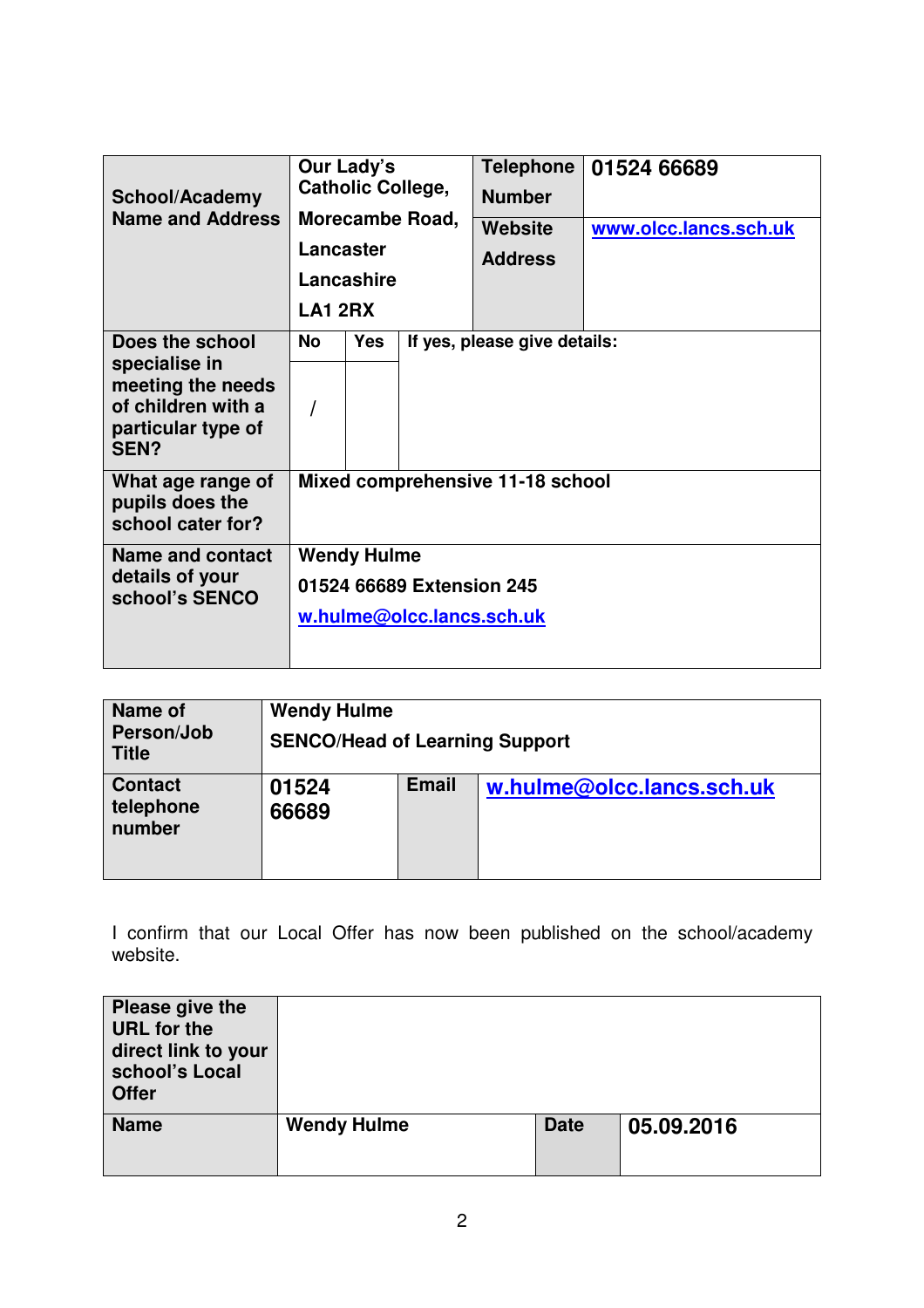#### **Accessibility and Inclusion**

- The school environment is mostly accessible to all pupils and is reviewed annually in a school Accessibility Plan. This plan indicates that there is lift access in most main buildings of the school with ramps providing wheelchair access to the 2 and 3-storey buildings and  $6<sup>th</sup>$  form block. Disabled parking is available in the smaller Car Park to the right of the bus bay area.
- During changeover there is potential for congestion in some areas, including stairwells but the school's one way system and on duty staff help to direct and assist the flow of pupil traffic effectively. Pupils with physical or sensory needs often leave lessons earlier with the support of a Teaching Assistant.
- There are pupil toilet facilities in each building with disabled toilets in the  $6<sup>th</sup>$  form block, Library and 2 storey building. The reception and fire exits are clearly sign posted with EVAC provision on all floors of each building. Several members of the support staff team are EVAC trained to ensure that all pupils are evacuated safely and quickly.
- Any pupil requiring medical or physical support in and around school is supported by a Care Plan created jointly with the School Nurse, school, Parents and pupil. Pupils are further supported by a Personal Emergency Egress Plan (PEEP) that is reviewed and amended at the start of each year.
- Where recommended specialist equipment is purchased to enable pupil access to the curriculum effectively and independently. For example specialist catering equipment, adjustable stools and access to the mini gym for stretching or muscle strengthening exercises.
- In the majority of classrooms audio and visual information is presented via interactive whiteboards, assemblies are mostly presented in the hall using a projector, large screen and speakers and there are several rooms offering IT facilities. There are TV screens stationed in reception and the hall projecting daily information and school news to pupils as they move in and around the school.
- Learning Support offers pupils with fine motor skills the opportunity to access a laptop in targeted lessons to help develop alternative methods of recording and to prepare for the possibility of completing GCSE's using a laptop rather than a scribe.
- Pupils with English as an additional language (EAL) at Key Stage 3 are usually identified for Learning Support provision to help develop reading, spelling and comprehension skills. Some pupils may gain in class support from our Polish Teaching Assistant who is also available to translate at Parents' Evenings. At Key Stages 3, 4 and 5 selected pupils have access to an EAL tutor to gain intense support with curriculum vocabulary and work.
- Policies are available in a print format from school and from the school website. All policies can be downloaded and adapted as necessary.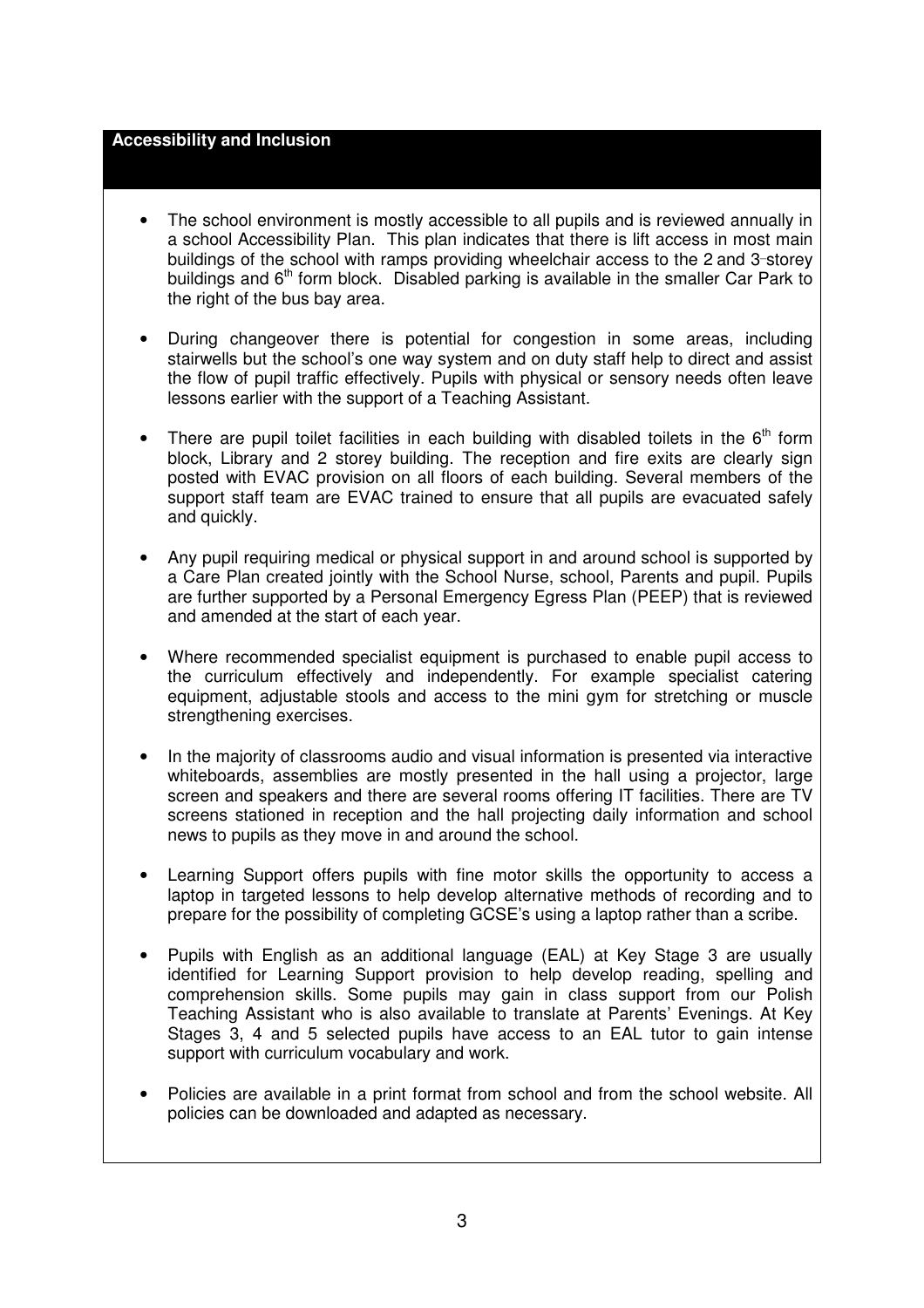#### **Teaching and Learning**

- In conjunction with the new Code of Practice school has a centralised document that identifies pupils requiring support additional to (Additional Educational Need AEN), different from (Special Educational Needs SEN support) or SEN Support that requires a more structured approach in the form of an SEN Support Plan. This central Provision Map records any pupil gaining support that is additional to or different from and will be reviewed termly in conjunction with individual provision maps and whole school monitoring.
- Pupils with SEN are primarily identified during the Year 6 to 7 transition phase. All pupils in Year 7 are assessed annually using standardised reading and spelling tests, Years 10 and 12 are also screened for comprehension ages. This data is used to identify pupils requiring learning support and is monitored by the SENCO, it is also used to inform teaching staff of current reading and spelling abilities and is partly used to apply for Access Arrangements.
- Pupils functioning at a word reading or spelling age of 9.0 and below are extracted from Modern Foreign Languages to access the Fresh Start Read, Write Inc. (RWI) programme three times per fortnight for an hour with the Assistant SENCO. Pupil progress is measured using RWI phonics tracker sheets and IDL cloud data.
- Any mid-year transfers are screened using the Wide Range Achievement Test (WRAT) 4 to measure Word Reading Accuracy, Sentence Comprehension, Arithmetic and Spelling. The school will refer to external agencies for assessment or diagnosis as appropriate following consultation with parents/ carers.
- Classroom based support and intervention can take place on a one to one, small group or whole class settings. Subject based intervention is usually provided by subject specialist staff where quality first teaching and strategies like co-operative learning techniques offer automatic differentiation. Classroom based support is available through a team of experienced Teaching Assistants. Intervention takes place before, during or after the school day and is recorded on individual or group provision maps.
- Pupils with Speech and Language or ASD related social or emotional difficulties can access weekly sessions provided by trained Teaching Assistants.
- Pupils requiring further support with social, emotional or communication skills can access a Nurture Group or for more intense support ARK. Both areas are managed by Miss Ordonez, Intervention Manager. Pupils can be referred for Nurture or Intervention via Heads of Year, subject staffs or TA's. The SENCO, Intervention Manager and Head of Pastoral meet fortnightly to monitor and review progress in conjunction with Pastoral Support Officers.
- Within the SEND team, staffs have a range of specialist skills including expertise in ASD, VI, HI, Spld, Speech and Language and Nurture. Teaching Assistants gain some form of SEND training at least twice a month via the SENCO or an external agency, this is additional to further training courses provided by the LEA. School will consult staff from a variety of external agencies to advise and support across the range of SEND.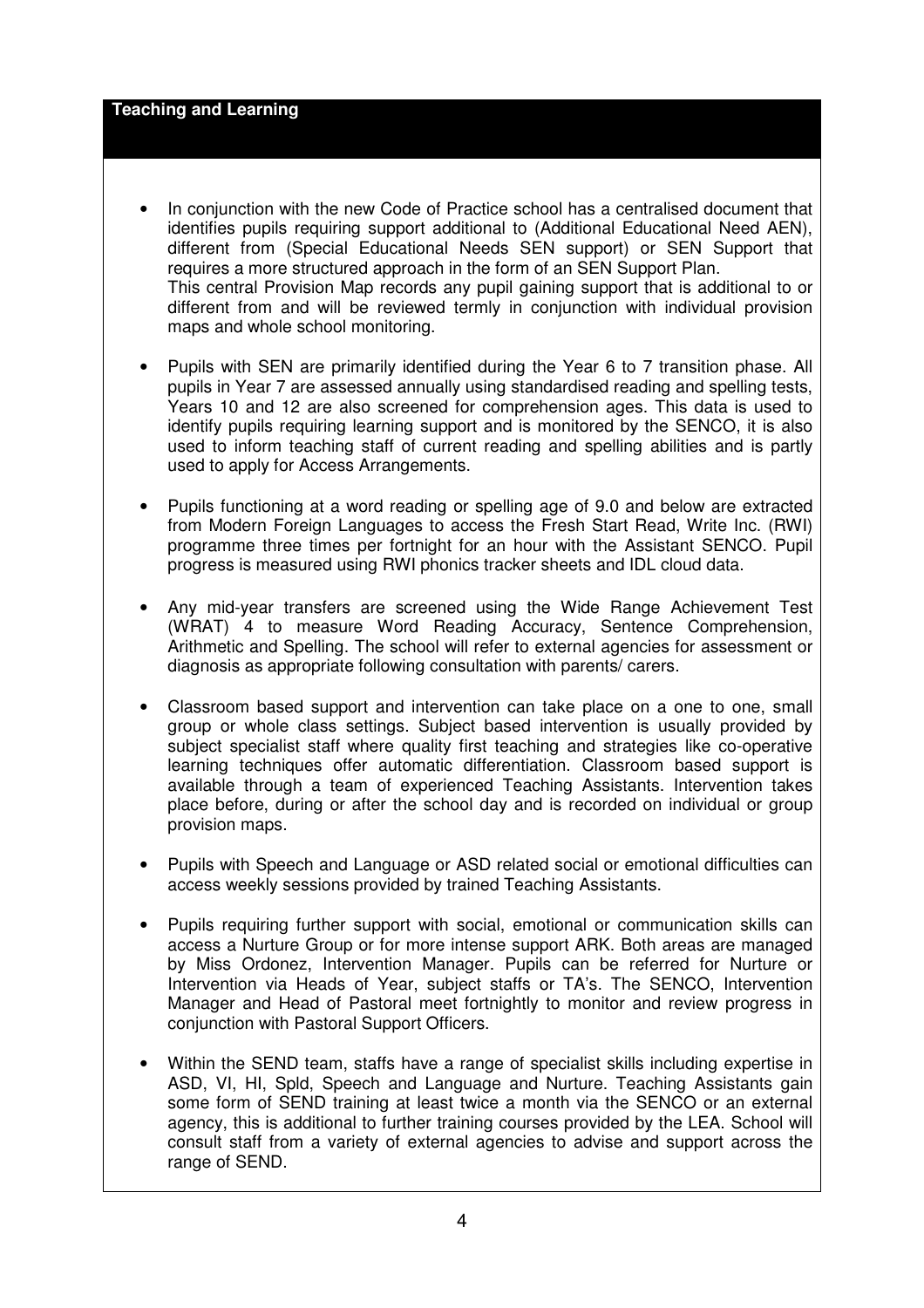- Each teaching and non-teaching member of staff is provided with relevant SEND information at the start of the school year and reminded where all key SEND documents is located. Specialist professionals and agencies are able to provide advice and strategies for teaching students with SEND and medical conditions. Care Plans and Pen Portraits are created to provide specific information and strategies for staff consultation. New staffs attend a discreet SEND session as part of an introductory programme to the school.
- Updates are made available to staff, by the SENCO, via staff briefings, the weekly bulletin, email or face to face meetings. External training is available for staff during INSET days or through Teaching and Learning meetings held monthly. Parents are kept informed of any SEND changes, progress and outcomes via termly monitoring reports, Individual Education Plans, Provision Maps and letters.
- School works within the examination board guidelines to put into place Access arrangements that are appropriate and meet the needs of the individual student. The SENCO is approved to test pupils for Access Arrangements in centre.
- Selected vulnerable students are able to access the Young People's Service to develop attendance, behaviour and progress. There are a small number of students who access courses which are on offer from external providers, these lead to Key Stage 4 Vocational Qualifications. At times pupils may need respite from school and be referred to a local Pupil Referral unit.
- As part of the school PSHE programme local business providers are invited into school to participate in Interview Days, work-shops and Careers Talks. Every pupil with a statement meets with the Young People's Service as per the Local Education Authority service level agreement. Individual Advice and Guidance is offered by a qualified member of staff. OLCC also has an Independent Advice and Guidance Officer based on site part time.

## **Reviewing and Evaluating Outcomes**

- All statements and Education Health Care Plans are reviewed on an annual basis and carried out in line with statutory guidance for reviews. If needed additional reviews can be held throughout the year to further support pupils with SEND.
- Advice is provided by the school, external agencies, the student and the parent/carer. Documentation is shared in advance, and meetings held at mutually agreed times. School and summary advices are emailed to the LEA, the parent/carer and school. Students are always encouraged to participate in meetings.
- Progress of other students with SEN support needs is monitored termly in line with school assessment procedures as well as monitored either by an Individual Education Plan, Provision Map or an SEN Support Plan. The school is required to measure progress using nationally agreed standards and criteria, as well as progress in individual social, emotional or behavioural targets at least three times per year.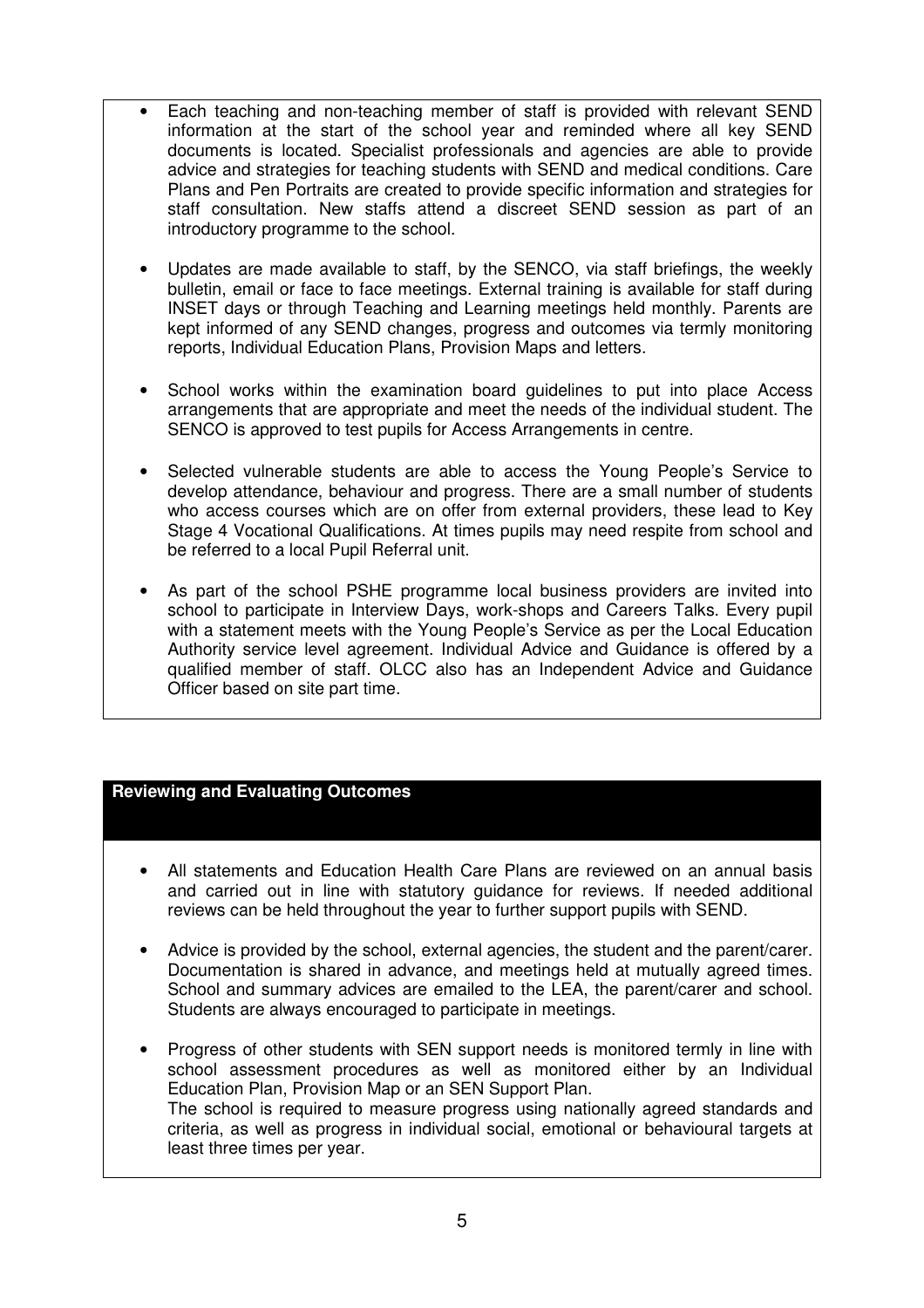- The effectiveness of our provision is measured in the progress that individuals and groups of students make over time and follows the Assess, Plan, Do and Review SEND graduated approach. Pupils extracted for literacy input are monitored according to IDL word reading and spelling ages, Read, Write Inc. modules achieved and the overall measures of reading and spelling ages compared to pupil performance in English. Pupils extracted for Nurture input or ARK are monitored using the Readiness Re- integration scale, Provision Maps and short term achievement goals in the form of SMARTs.
- Progress data is shared with parents three times each year, in written format as well as face to face at Parents' Evenings.
- The SENCO is available to discuss individual students at any point, usually by appointment, to ensure privacy and confidentiality.

#### **Keeping Children Safe**

- Risk assessments are completed by designated members of staff from both schools involved with pupil transition. Needs and risks are identified and collated using the Local Education Authorities Risk Assessment template. A copy is distributed to relevant staff and recorded on the school system, sent to parents and a further copy is emailed to the LEA.
- Most pupils arrive by bus and enter school via reception which is well monitored by on duty staff. During lesson time the main entrance is kept locked and only accessible by a keypad code. Visitors to school are required to sign in at reception and wear a visitor's badge. All staff working in school wears photo identification.
- At the front of school is a safe place for students to be dropped off or picked up by responsible adult. Children are released to adults subject to safeguarding procedures having been carried out. However, parking in school is limited and so the only designated parking/waiting space is for emergency vehicles. Pupils allocated Taxis can access this service safely from the smaller car park area.
- 2F9, 2F10 and 2F11 in Learning Support provide safe-haven areas for children at break and lunchtimes with 2F9 supervised by a member of staff during lunch. Pupils requiring a safe-base during lessons access ARK as part of an alternative timetable.
- All school trips are processed through "evolve" system and risk assessments are attached to forms, checked by EVC and delivered by group leaders/responsible staff.
- School policy on safeguarding is clear. It is inclusive and comprehensive and specifies additional requirements for SEN students. The school's anti-bullying policy is available by a direct link on the school website and hard copies are available on request.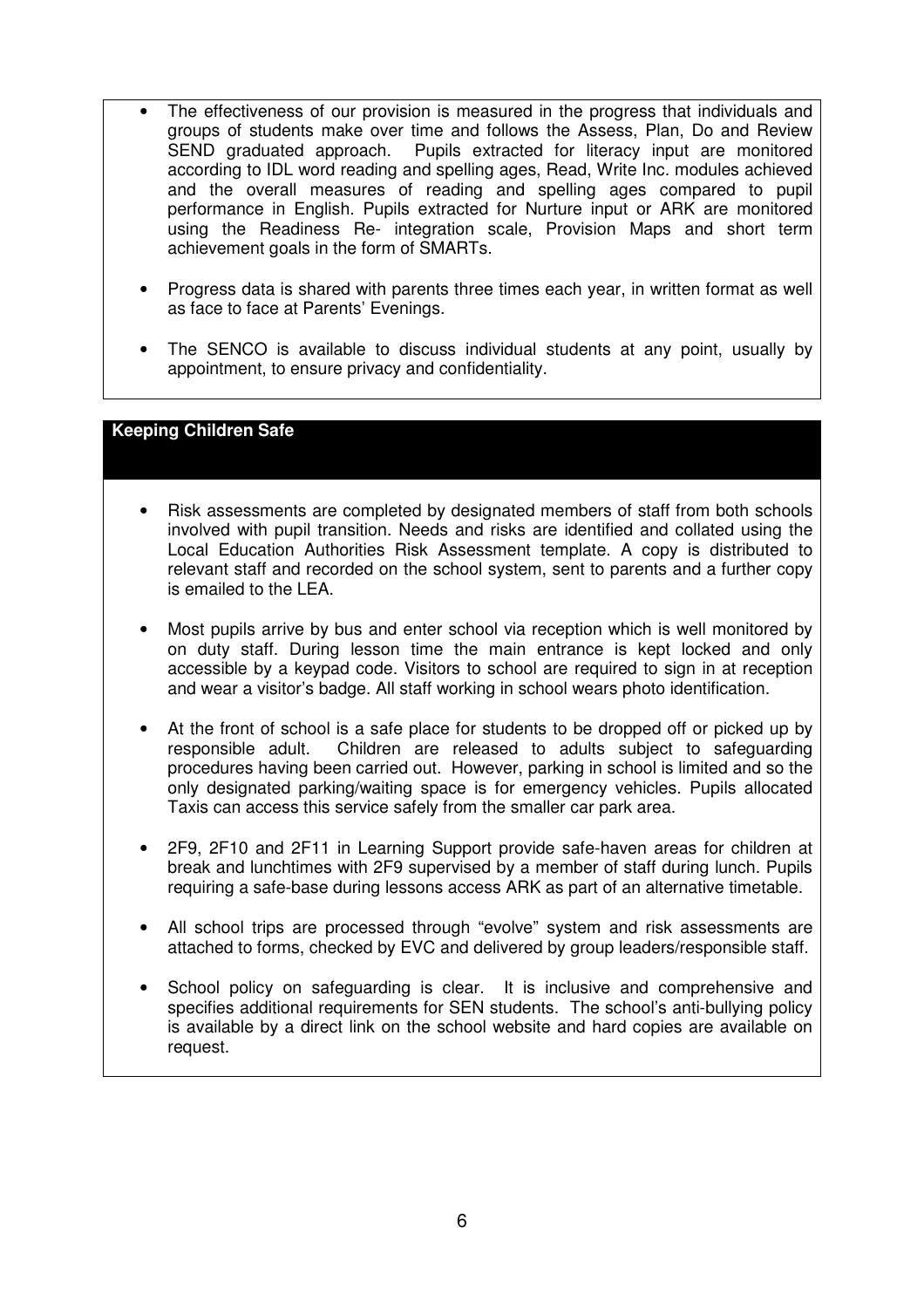#### **Health (including Emotional Health and Wellbeing)**

- Medication is routinely administered by trained First Aiders. A list of First Aiders is distributed to staff annually and a list of pupils with Diabetes is held in the staffroom and within all departmental areas.
- All medication is kept under lock and key in a central place in the school office. For the safety of all the community, students are not allowed to carry medicines in school. The locked drawer is clearly labelled and designated staff has access to the key.
- Medications in the drawer are all clearly labelled to identify the student it belongs to. Names are checked carefully and instructions read before a record of any administration is noted. All medication is checked regularly for expiry dates, and parents contacted to replace if necessary. Instructions for administration are kept with the medication.
- A Care Plan is drawn up in conjunction with the parents, child, School Nurse and a designated member of staff at school. The Care Plan is then distributed to relevant staff and attached to the child's area on SIMs. They are reviewed at least annually or if circumstances change.
- In the event of a medical emergency, the member of staff is instructed to make an initial assessment; contact a first aider, the first aider will make the decision regarding treatment on the spot, or whether to call for an ambulance. A member of the Senior Leadership Team is contacted immediately. In the event of a serious incident an ambulance is called immediately, along with the emergency contact adult. Parents are contacted about any First Aid carried out on a pupil.
- The school does not have any health or therapist in residence. Any service can make an appointment to visit a child on site, with parental permission and subject to the school safeguarding protocols.
- There are regular visits from the school nurse, who has drop in sessions, Speech and Language services, CAMHS workers, Educational Psychology Service, Physiotherapy and Occupational Health. School currently has a part time counsellor in residence offering 1:1 person centred counselling sessions.

## **Communication with Parents**

- The School website provides contact emails for all staff and general school telephone number for general enquiries. Full details on how to contact staff, and which member of staff is the most appropriate contact is given on the website.
- School offers several transition visits for vulnerable pupils to help learn the school procedures, buildings, key staff faces and areas. Additional contact days are made available for Year 6 with Summer Schools held annually for pupils in Years 3 to 6.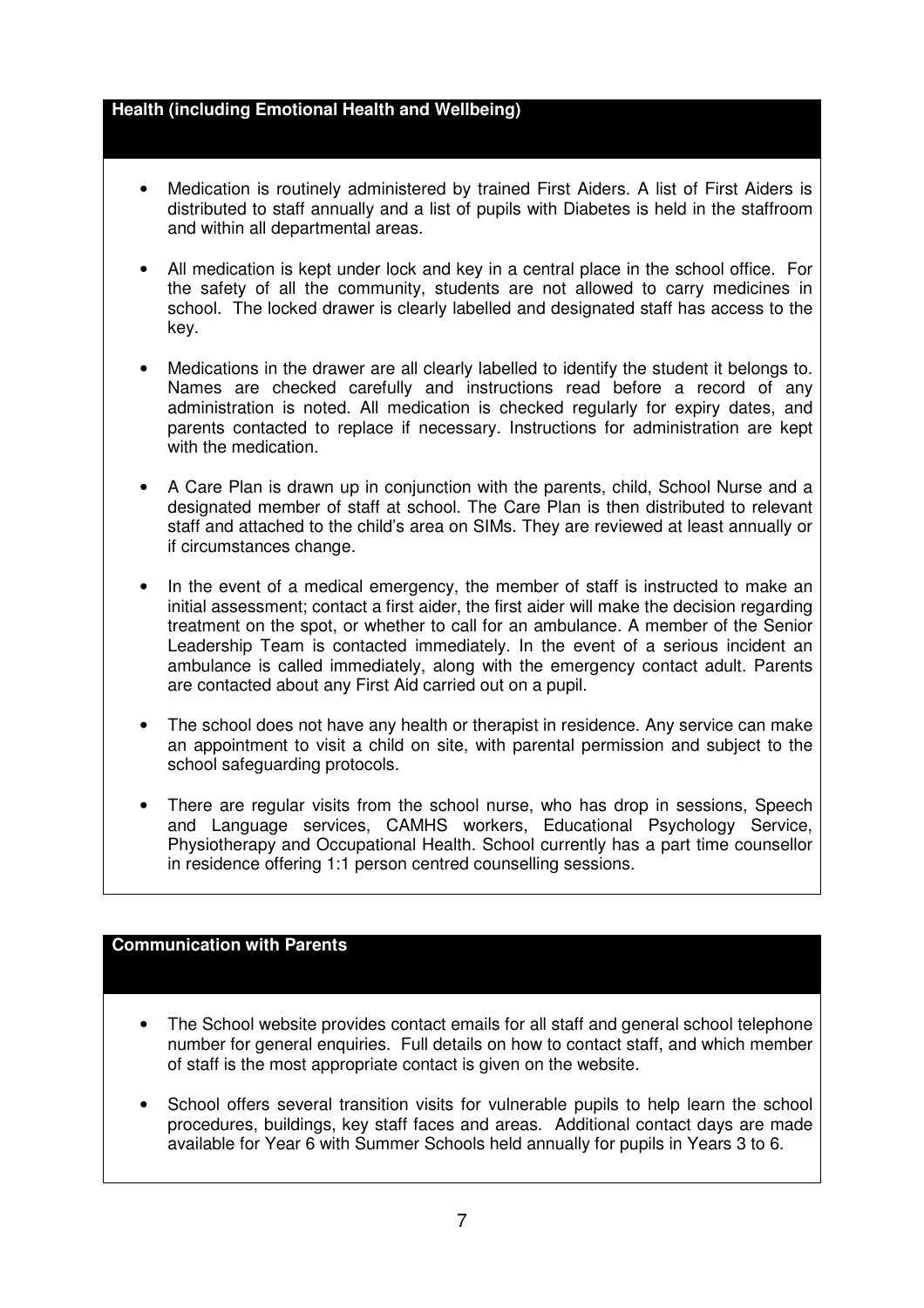- Open Days are held once a year with personal tours of the college offered by the Head Teacher during the school day by appointment through her Personal Assistant.
- Interim assessment is formally reported to parents every term throughout the school year indicating academic progress. SEND targets with evaluations are also reported to parents every term in the form of an IEP or Provision Map. Additional contact is expected and routinely made if there is an area for concern or celebration. Teaching Assistants form very positive relationships with parents and can make contact daily or weekly depending on SEN need.
- Feedback is actively pursued via school planners, questionnaires and our parent consultation group. School practice is adjusted and reformed in the light of this feedback.
- There is solid parent representation within the School Governing Body. This representation covers some of the broad demographic of our school community.

## **Working Together**

- The school has an active student voice with representatives from each year group. School Council reps meet each term and information is fed to the rest of the school via the school newsletter. Pupils are invited to attend meetings of the Governing Body at appropriate times. The School Council also works with pupils in school who meet to discuss the Single Equality Policy.
- Students are involved in whole school annual enrichment days, reward days and can apply for participation in the school's Duke of Edinburgh scheme.
- Pupils are involved with staff appointments. Pupils take candidates on a tour of the school, answer any questions asked and then feedback informally to the appointments panel.
- The school has an active Prefect system running across the year groups, enabling older students to support and mentor younger more vulnerable students.
- Students are asked to complete a questionnaire about school, their learning and wellbeing, on a regular basis and are involved with Departmental Reviews throughout the year.
- Parents are encouraged to complete feedback information sheets and questionnaires after visits to school and Parents' Evenings as well as web site feedback. There is a parent consultation group which meets during the school year.
- Students with Statements or EHC plans are able to make their views known in Annual Reviews verbally or via a Pupil Advice form. Parents are encouraged to participate in reviews verbally and to complete a Parental Advice form.
- For pupils without a Statement of SEN or EHC Plan school uses the SEN Support Plan provided by the LEA to gain parental and pupil perspectives with regard to need and provision. The All About Me document is part of this plan.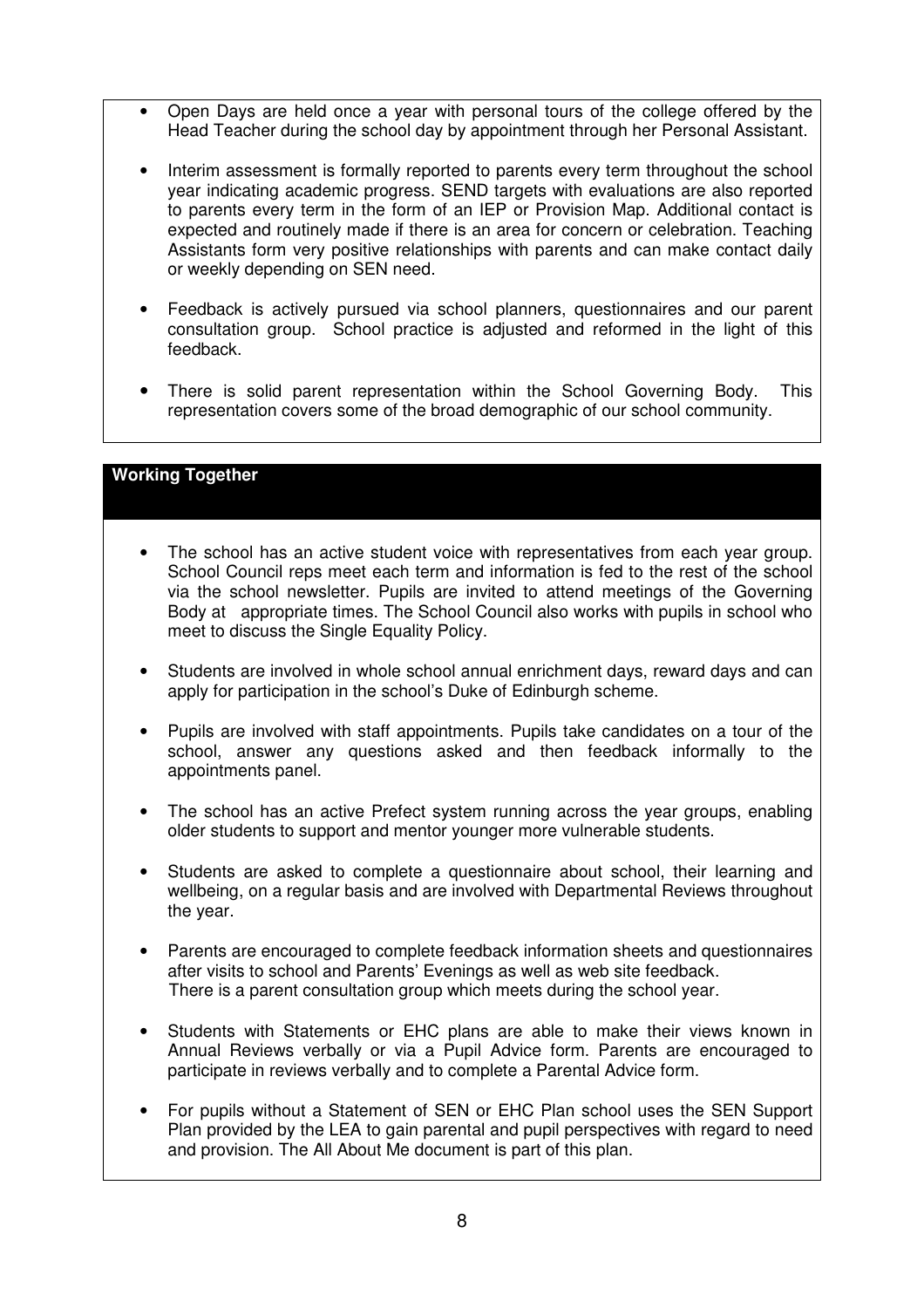- The constitution of the Governing Body requires parents to be represented on the body. When a vacancy arises or a term of office expires, vacancies are advertised via the website and by letters home. Parents then apply for the vacant positions as set out under the constitution.
- There is a governor linked with SEN who reports back to full Governing Body and the SENCO by invitation attends the Every Child Matters Committee to notify Governors of SEN changes, provision and impact made.
- Home/school agreement is signed at the start of each academic year and explicitly supports safety and safeguarding for all. Additional support is available for pupils and parents who struggle with home/school communication.

## **What Help and Support is available for the Family?**

- Administrative support is supplied via either the main school office, Pastoral Team or Learning Support Team depending upon the needs of the family. Families are encouraged into school so that relevant paperwork can be completed together.
- The school website clearly signposts where support can be found and clear information regarding Pastoral Care staff for each year group can be found at the front of pupil planners.
- There is a designated member of staff who provides impartial careers advice and guidance to students. A wide range of external agencies and colleges are invited into school to assist in this delivery. Pupils with a statement of SEN or EHC plan gain further advice from the Young People's Service as part of the LEA's Service Level Agreement and benefit from a Transition Plan from Year 9 which is reviewed annually.
- Students are given support in completing application forms as part of the PSHE programme of drop down days, careers workshops, guest speakers and assemblies. Pupils with SEN also gain additional support from Teaching Assistants and external agencies where needed.
- Working in partnership with the Local Authorities Travel Unit, we support the information received by parents concerning travel plans. SEN Transport is discussed at every Annual Review and Parents can contact the school with any difficulties presented.

#### **Transition from Primary School and School Leavers**

• The school holds an Open Evening each year and the Head Teacher with the Head of Year 7 visits feeder schools from Year 5 onwards. Follow up meetings are offered on a one to one basis with the SENCO or Head of Year if necessary.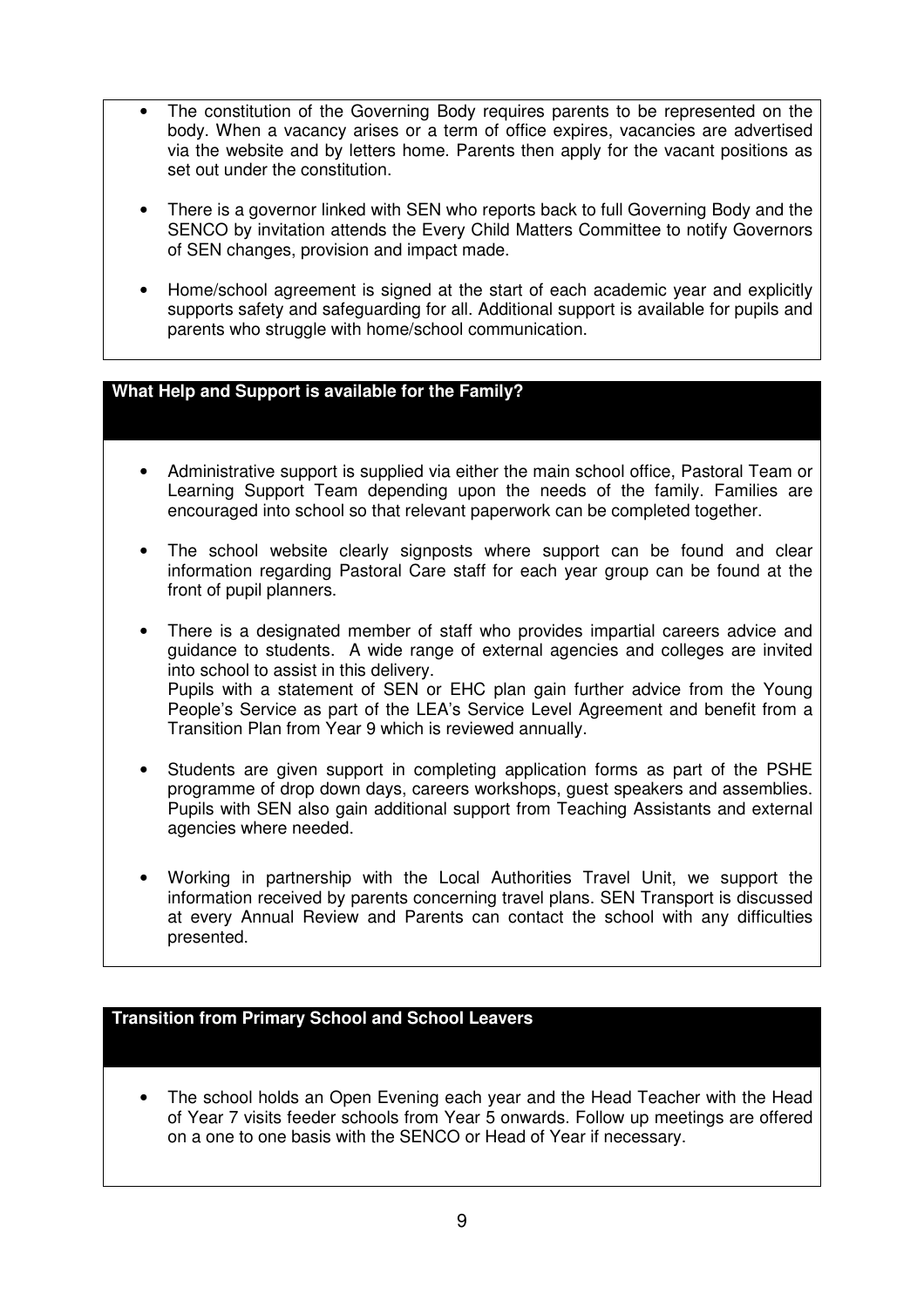- Transition visits usually start in the summer term depending on level of need. For more vulnerable pupils several visits are offered to reduce anxiety and to encourage familiarity.
- The SENCO or Assistant SENCO attends all Year 6 Annual Reviews. The SENCO, Intervention Manager, attached Teaching Assistant to Year 7 and Head of Year 7 identify pupils who would benefit from Learning Support, Nurture, ARK or additional safeguarding provision. Pen Portraits and Provision Maps are started in July and finalised for staff in September.
- Year 6 students are invited to join in Summer School activities. Year 5 and Year 6 days are held in spring and summer terms as part of a whole school transition plan. Year 5 and Year 6 Sports and Dance events are also planned throughout the year to assist transition.
- All students, including those with SEND, are offered Careers Education Advice Information and Guidance (CEIAG) from a named specialist teacher. Access to CEIAG currently takes place in Years 11 and 13 to aid transition post 16.
- Transition meetings for pupils leaving after Year 11 take place between key staff from school and college to ensure a structured and supportive move.
- The Young People's Service engages with SEND students prior to Transition Reviews in Year 9 and stay in contact through to leaving Year 11. Students and parents can request an interview at any point. Additional advice and information is provided to colleges and training providers by the school, with the agreement of the student and family.
- The SENCO and Learning Support Team works closely with students, parents and external providers to ensure a smooth transition to Post 16 provision with visits support offered where needed.
- Parents and pupils are invited to an Options' Evening in Year 9 to learn more about the courses available at OLCC and are also made aware of the Open Days available from local providers. A Careers Fair is also organised for Year 9, which includes local employers, colleges and training providers.
- A  $6<sup>th</sup>$  form Open Evening to allow pupils and parents access to the  $6<sup>th</sup>$  form block, curriculum and staff. The  $6<sup>th</sup>$  form pastoral team and subject departments also engage with universities and colleges for subject specialist information and Open Days are arranged at universities for  $6<sup>th</sup>$  formers.
- A whole school careers programme offers information on many universities and colleges as well as information about employment and training opportunities. This involves the use of a careers software package called Kudos from Year 9, accessible through to Years 11 and  $6<sup>th</sup>$  form.
- Young people are encouraged to participate in uniformed service organisations like Police Cadets, Army Cadets, and Sea Cadets. The school also offers the Duke of Edinburgh Award scheme to targeted pupils in Year 10.